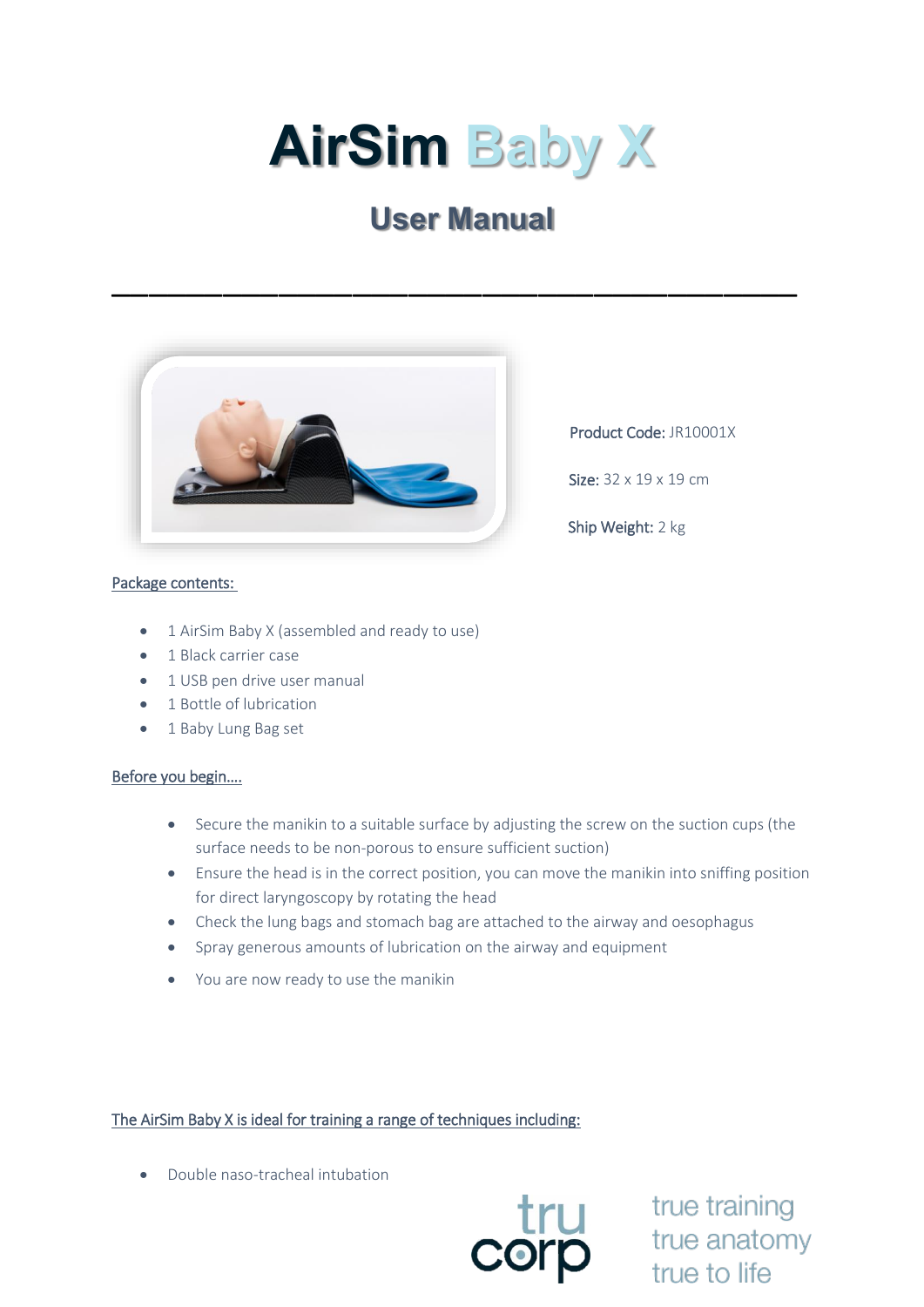- Bag and Mask ventilation techniques
- Full range of supraglottic devices
- Direct and video laryngoscopy
- Endotracheal tube insertion

### We recommend the following equipment sizes for optimal performance:

- 3.5-4.0 mm ID for oral intubation
- Size 1 for supraglottic devices
- Size 1 for video-laryngoscopy

## Care and Maintenance

Store in clean, dry conditions away from heat and direct sunlight; avoid contact with metals, solvents, oils or greases and strong detergents. When the product is not in use please store in the black carrier case provided.

Thoroughly wash the AirSim airway in warm water. Please use warm soapy water or something similar until all visible foreign matter and residue is removed.

Mild detergents or enzymatic cleaning agents may be used on the airway in accordance with the manufacturer's instructions and at the proper dilution. The detergent must not contain skin or mucous membrane irritants.

*Please do not use any of the following when cleaning the AirSim product range*

- Germicides, disinfectants, or chemical agents such as glutaraldehyde (e.g. Cidex®),
- Ethylene oxide, phenol-based cleaners or iodine-containing cleaners

### **Warranty**

TruCorp warrants this unit to be free of defects in materials and workmanship and to give satisfactory service for a period of 1 year from the date of delivery. This ensures that our customers receive maximum coverage on each product. If the unit should malfunction it must be returned to the factory for evaluation. Upon examination by TruCorp, if the unit is found to be defective it will be repaired or replaced at no charge.

Additionally TruCorp warrants a 5-year warranty (up to five years of protection and cover) on TruCorp branded airways on any AirSim X and Trauma X range. The 5 year warranty only covers the actual TruCorp airway and not any other part of the model. The 5-year warranty is available within 30 days from the date of delivery of TruCorp's models and must be registered online at [www.trucorp.com](http://www.trucorp.com/) . Registration is mandatory to activate the warranty, inability to register the product within 30 days of receiving the model will make the warranty null and void and no claim will be possible. TruCorp will



pay for the freight/delivery and the actual parts needed free of charge if any part of the product fails<br> **EDEREE ACTION**<br>
THE COMPUTE ACTION<br>
THE COMPUTE ACTION